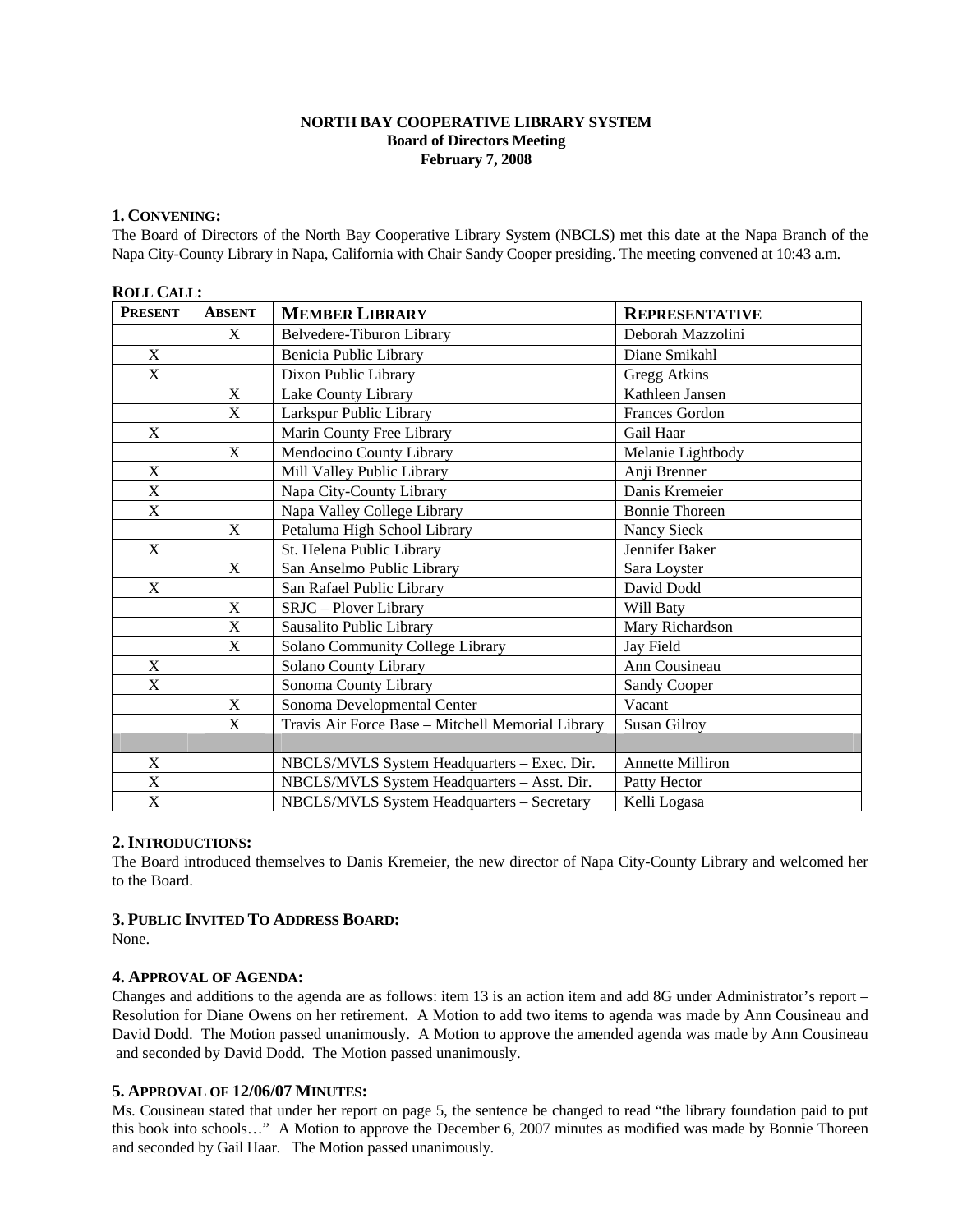**North Bay Cooperative Library System February 7, 2008 Page 2** 

#### **6. APPROVAL OF CONSENT CALENDAR:**

A Motion to approve the Consent Calendar was made by Gregg Atkins and seconded by Ann Cousineau. The Motion passed unanimously.

#### **7. CORRESPONDENCE:**

No correspondence.

#### **8. ADMINISTRATOR REPORT:**

#### **A. NSCLS UPDATE**

Ms. Milliron referred the Board to the administrator notes included in the meeting packet. Ms. Milliron reported that the NSCLS office in Willows is finally closed! She noted it was quite a push as the office had been in the same location for 30 years. North Bay took quite a bit of the furniture and replaced four of the office's six desks with desks that were truly designed to function with computers. The NSCLS Council voted to payoff their "side fund" with PERS so that they may move into the inactive pool.

### **B. MVLS UPDATE**

Ms. Milliron reported that MVLS is running smoothly. The MVLS Council voted to change their bylaws to configure themselves more like NBCLS. Their Steering Committee will become an Executive Committee and the Council Chair will serve as the Chair of the Executive Committee. There are two separate chairs at the moment which makes for very duplicative meetings and some confusion about roles and responsibilities. By July, the Council and the new Executive Committee will move to a meeting schedule much like NBC's in that the Executive Committee will meet just prior to the Council on the same day. The group decided that if it works for NBC, it should work for them too. Combining the meeting dates will be helpful for the NBCLS staff as now we have at least 10 MVLS meetings per year and this change will cut the number in half. Also it helps as it brings operations between the two agencies into better alignment.

### **C. REFERENCE PROGRAM UPDATE**

Ms. Milliron referred the Board to the Reference Coordinator's Report in the packet, which also includes a 6 month detailed report of the question handling for NBCLS. Question handling for all eight systems continues at a steady pace, but PLS is at a lower rate than last year as they are sending half of their questions to MCLS. The staff continues to receive compliments and praise on the quality of their work. It was noted that the number of reference questions being referred is not very high; approximately 400 for the past six months. Discussion ensued.

### **D. SUPERSEARCH PROGRAM/URSA UPDATE**

Ms. Milliron referred the Board to the letter from Gary Rautenstrauch, CEO of SirsiDynix. She noted that he did not provide a time line. There were no formal users group meetings at ALA, but several URSA directors from other states did make appointments to speak with Mr. Rautenstrauch and they also were not given a timeline. The resource sharing convocation in April is moving forward and will provide an opportunity for the Board to view other products. Ms. Milliron was encouraged to see the report from Tampa Bay Library Consortium; it appears their product is very stable and it's running with more than just the Dynix product. They anticipate bringing up the Innovative system in February. Discussion ensued. SirsiDynix needed to write eight messages for the CARL system and they are still working on writing the last two. Ms. Milliron noted that NBC will not hold an ILL meeting until this version works and there is actually something to share with them. Autographics, OCLC and SirsiDynix all have committed to attending the resource sharing convocation. Ms. Milliron noted that she needs contact information for CARL and Innovative representatives so they can be invited to the convocation as well.

### **E. LSTA UPDATE**

Ms. Milliron reported that the ELF grant is probably going to be smaller next year, but will be ongoing. She noted that she did not submit any other proposals. MVLS submitted a proposal for Mono County Library to work with the Mono County hospital in Mammoth Lakes to use internet based video conferencing to provide health programming in the library. The grant is for approximately \$80,000 and will be for a two site operation.

### **F. WEB PAGE PROJECT UPDATE**

Ms. Milliron reported that the MVLS and NSCLS web pages are up and that North Bay will be next. NBC staff are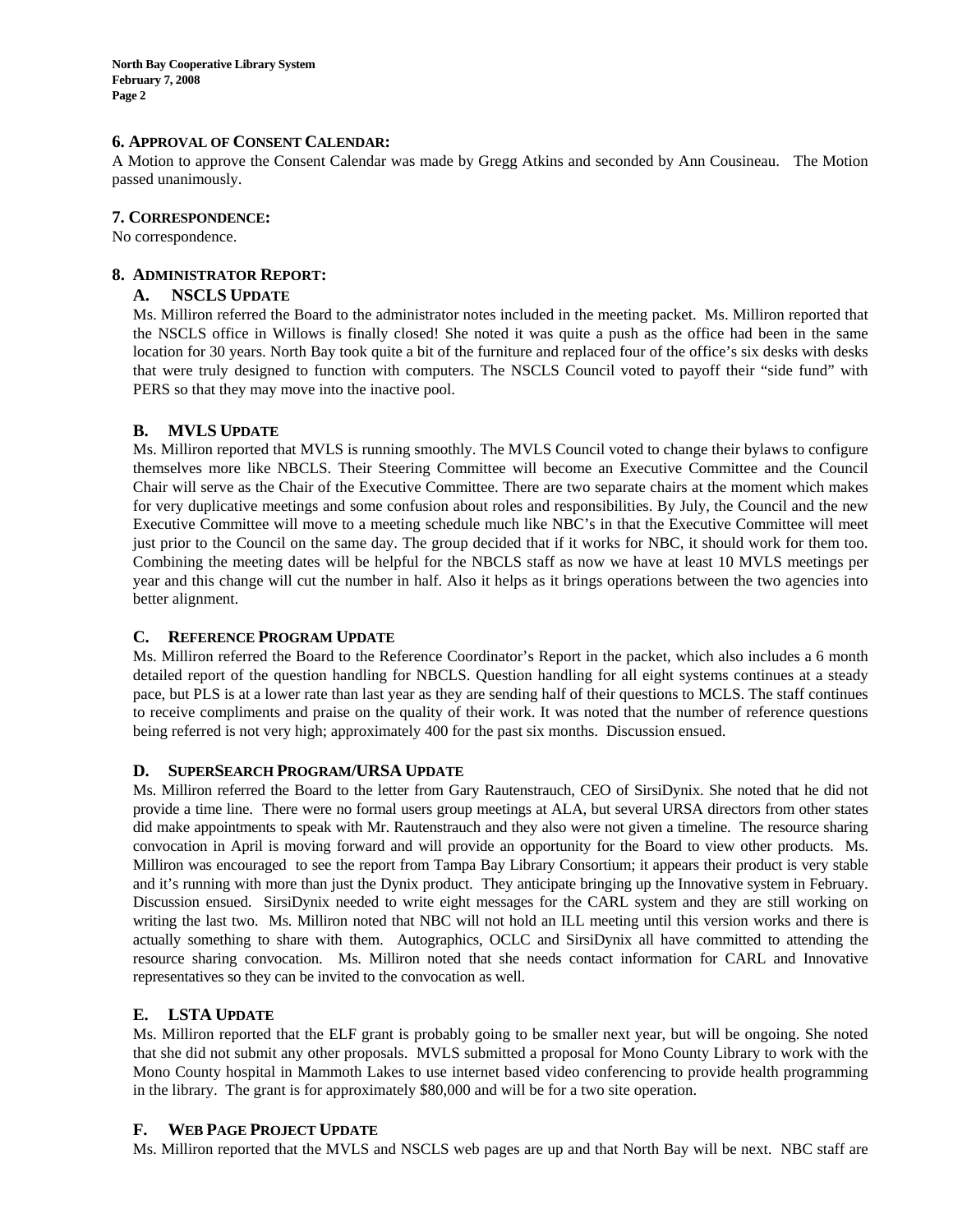undergoing web training and Ms. Milliron will now focus on pushing Cary Gordon to move NBC's page along. She stated that she is pretty happy with the functionality of the new websites.

# **G. DIANE OWEN'S RETIREMENT**

Ms. Milliron reported that Diane Owens has been with NBC for approximately 24 years and is retiring March 28, 2008. Ms. Owens started out as bookkeeper and is currently the administrative assistant for the System. She works very closely with the County of Sonoma on the NBC financials and is essentially the County liaison. Ms. Milliron noted that Ms. Owens is a highly valuable employee and would like the Board to do a resolution to thank her for years of service and being such a valuable asset to the company. A Motion to direct Ms. Milliron and Sandy Cooper to draft a resolution commending Diane Owens on her retirement was made by Gregg Atkins and seconded by Bonnie Thoreen. The Motion passed unanimously.

Ms. Owens last day will be March  $28<sup>th</sup>$  and an open house will be held in the Forum room at the Central Branch of the Sonoma County Library.

# **9. ASSISTANT DIRECTOR'S REPORT:**

# **A. NAPA CITY-COUNTY CONTRACT**

Ms. Hector reported that she has been working with the Association for Rural and Small Libraries. She is currently the vice president of the association as well as the committee chair for the 2008 conference to be held in Sacramento September 19 - 21. She reported that she has received wonderful workshop proposals, but is currently looking for a keynote speaker for the conference. She asked the Board for recommendations. Ms. Hector also reported that 100 scholarships from the State are available for library staff to attend the conference. Discussion ensued. She noted that Susan Hildreth is very supportive in getting the association off the ground. The association is partnering with Web Junction. www.webjunction.org/do/Navigation?category=498 She asked the directors to please send some of their staff to the conference if possible.

Ms. Milliron noted that Ms. Hector is back from working in the Napa Library and she directed the Board to the letter of commendation that Ms. Hector received from Napa County. Discussion ensued.

### **B. LEGISLATIVE DAY APPOINTMENTS**

Ms. Hector reported that she and Jennifer Baker met with Noreen Evans Area Director, Veronica Stone. Ms. Stone painted a very dire funding picture for the State. She seemed extremely interested in NBCLS. Ms. Stone also referred to non-profits throughout the meeting and wanted to know what the library systems were doing to help the libraries. Ms. Hector noted that it appeared Ms. Stone was not educated on library systems and sent her a packet about NBCLS. Sandy Cooper will write a letter to Noreen Evans.

It was reported that many directors met with Assemblyman Jared Huffman and that there was a large attendance.

### **10. AUDIT 2006/07:**

Ms. Milliron reported that the Steering Committee moved that the Board accept the audit. The Motion passed unanimously.

### **11. PRELIMINARY BUDGET 2008/09:**

Ms. Milliron noted that the FY 2008/09 preliminary budget was in the packet. NBC's revenue will be much less this upcoming year due to the reduction in State funding as well as less revenue generating from the PLS contract. Ms. Milliron has noticed a reduction in the number of reference questions coming from PLS and will decrease their fees on their upcoming contract renewal. Reference revenue was discussed. The State gives \$90,000 to NBC and NBC needs to pull \$30,900 from the reserves to balance the reference budget. Upon reviewing the Reference Coordinator's report, it showed that NBC's reference department answered 489 questions during the last 6-month period.

The Steering Committee recommends that a special budget sub-committee consisting of Ann Cousineau as Chair, Bonnie Thoreen and Gregg Atkins look at the full budget and return with recommendations. The Motion passed unanimously. The sub-committee will also consult with other constituencies such as the Reference Committee

Ms. Cousineau noted that that taking money out of reserves to balance the budget bothered her. She also was concerned that Ms. Milliron said in her report to the Steering Committee that NBC should abandon looking for a new office. Ms.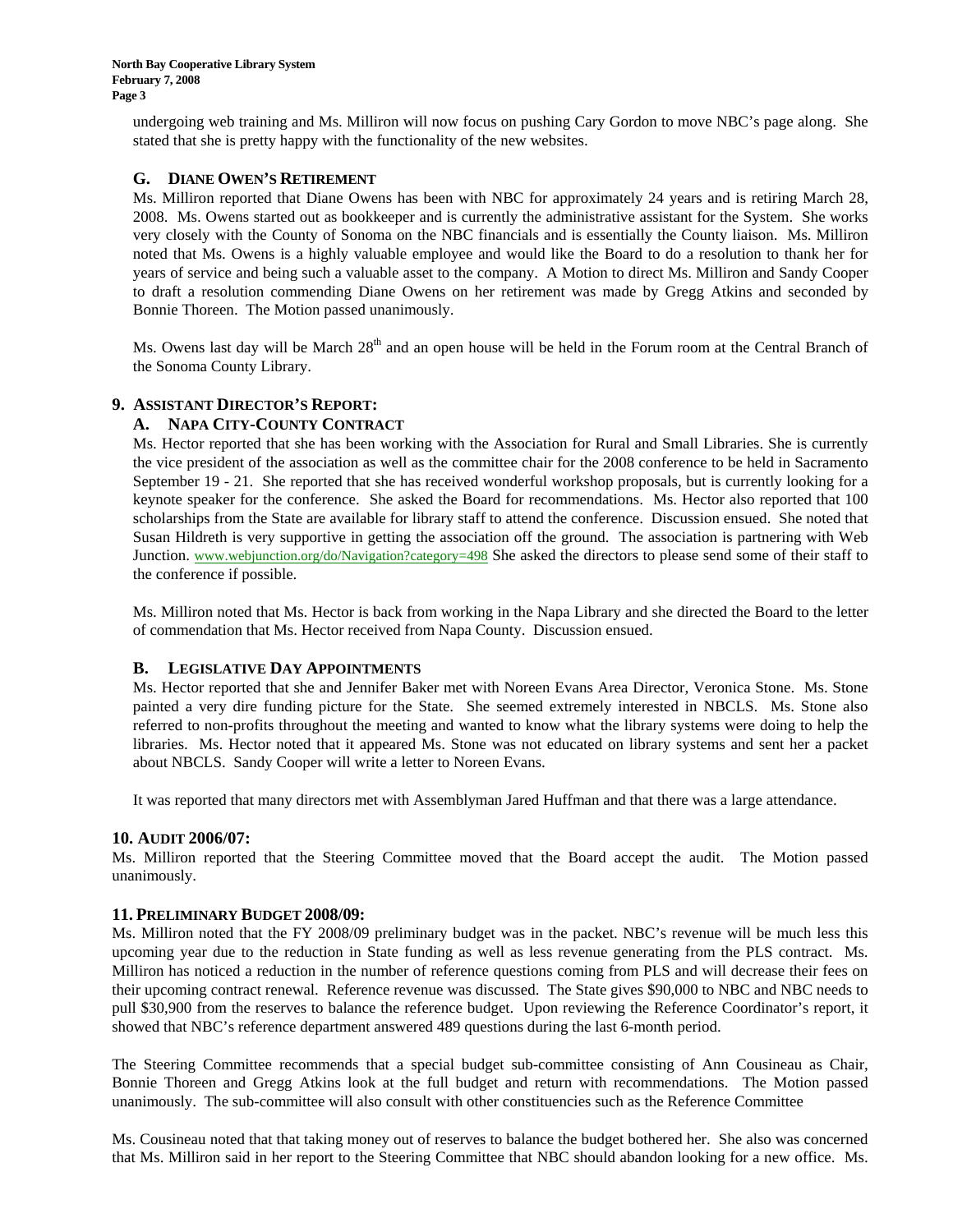Cousineau feels now is the time to look at everything: SuperSearch, office space, reference. Gail Haar thinks it's a great idea and the reference issue is what all libraries are facing.

Ms. Milliron noted that in terms of databases, there is another important discussion that needs to be held. Part of the reference program is database negotiation. Ms. Cousineau noted that SNAP is currently reviewing their database usage levels and plans on holding a serious discussion in April on whether to continue spending \$500,000 on databases that aren't being used. MARINet is looking at front end programs that will help increase database usage among their patrons. Sonoma is looking at collection management and the role of reference with their patrons. Marin County has noticed that database usage has plummeted in the past six months. Mill Valley had a demonstration of Aqua Browser, where they point out that the world has been google-ized and that this is what the patron now wants when searching for information. Discussion ensued.

### **12. POLICY ON EMPLOYEE USE OF PERSONAL VEHICLE:**

At the last Board meeting, the Board authorized NBCLS to pay an employee's insurance deductible for an accident that happened while the employee was on NBCLS business. Upon checking with the Sonoma County Library insurance agent, he confirmed that coverage cannot be purchased in California for personal auto use unless the agency owns other vehicles. His recommendation is to implement a policy that explains to employees that when reimbursed for mileage, they are also being compensated for operating their vehicle, including insurance. And further that they are accepting the fact that in the event of an accident, the employee's personal insurance would be responsible for repairs, etc. NBCLS does have liability insurance in the event that someone sued NBC if involved in an accident with an employee. Discussion ensued. Ms. Milliron was directed to create a policy that clearly states that the employee, in receiving reimbursement for their mileage at the IRS rate, is covered for their personal insurance costs, gas and wear and tear on their car. Discussion was held on past precedent. This policy will become part of the employee handbook.

The Board asked Ms. Milliron to bring back a formal policy to the next meeting. Ann Cousineau suggested increasing the amount of liability coverage for North Bay should an injured party sue NBC. The current amount is \$3 million dollars.

### **13. JOINT STEERING COMMITTEE MEETING:**

Sandy Cooper reported that it was a very good meeting and that representatives from all three systems attended as well as three representatives from the State Library. Maureen Sullivan was a great facilitator and there were very positive results on merging. Ms. Milliron passed out notes from the meeting as well as the preliminary action plan.

There was a surprising consistency in benefit concerns that came out of each group. Initially, the merger might involve MVLS and NBC with North State possibly coming in at a later date. Ms. Cooper noted that the Steering Committee would like to fully discuss the meeting and answer any questions the Board might have regarding merging. Mr. Atkins reported that with the white paper that is available, they had an opportunity to see what the four Bay Area systems have been doing for the past 15 months as they have also been exploring finding a more efficient way of providing services. The meeting notes were discussed. Ms. Milliron also asked the Board if they thought NBC had adequate staffing levels for three systems. She wants to make sure that the Board receives the level of service that they expect. Another area to look at is for NBC to have a more robust financial management capability.

A follow up meeting is being planned for the end of March or early April. The meeting will be held in the North State area. Two representatives from North State did attend the last meeting and thought there might be some resistance from their Council.

The follow up steps and timetable were discussed. Ms. Milliron has been directed to research CLSA requirements regarding merging and will speak with an attorney to explore the financial and programmatic implications of a merger.

A Motion asking the Board to approve the merging of systems and authorize the Steering Committee to take appropriate action to move the merger forward was moved by Danis Kremeier and seconded by Ann Cousineau. The Motion passed unanimously.

### **14. RESOURCE SHARING CONVOCATION:**

Ms. Milliron reported that due to the involvement of the State library wanting to make the convocation a bigger event, pushing the meeting forward has been difficult at times. MVLS and MARINet would like to move forward and have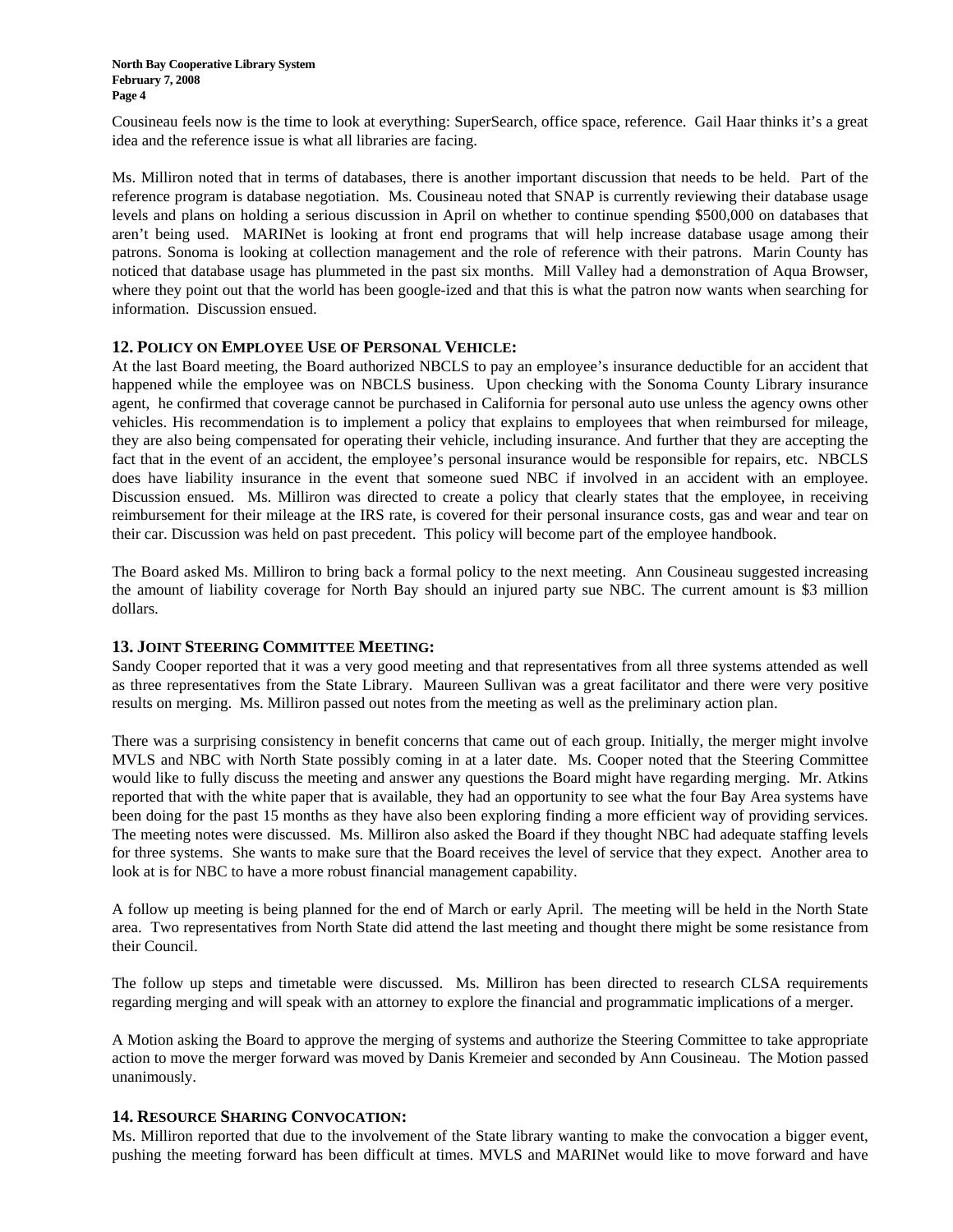**North Bay Cooperative Library System February 7, 2008 Page 5** 

invited five vendors to a one day event on April  $17<sup>th</sup>$  at the Sacramento Public Library. There will be two wired rooms so members can move between the two to keep the demonstrations moving. Each vendor will have one hour to demonstrate products. The Committee for setting the agenda will meet next week via email. Ms. Milliron will ask for a \$500 donation from each vendor to help underwrite the costs for this meeting since there is no State funding. A block of rooms will be reserved in Sacramento for system members who want to stay over after legislative day to attend the convocation the following day. It was noted that it would help if the participants had a checklist to take to each vendor demonstration.

The Board acknowledged the letter written by David Dodd from MARINet that was included in the Board packet. David Dodd noted that he has the checklist that MARINet used when interviewing vendors and he will forward this to Ms. Milliron for the convocation. Ms. Milliron noted that she will send an invitation to 49-99 and San Joaquin to attend the convocation as well.

### **15. SPRING MEETING WITH SAB, FRIENDS, COMMISSIONERS AND TRUSTEES:**

Typically the meeting is held in May at the Upper Valley Campus of Napa Valley College. The Board debated if the meeting should be held in conjunction with the Board meeting, if it should be held separately or if it even should be done at all. NBC receives \$600 in SAB money from the State and then NBC underwrites the rest. Discussion ensued. It was decided that the meeting would be held on May  $1<sup>st</sup>$  and that it would just be a Board meeting at the Upper Valley Campus of the Napa Valley College with lunch at the culinary school afterward.

### **16. BOARD MEMBER ITEMS:**

Sandy Cooper reported that with the departure of the adult services coordinator, Sonoma County Library is taking a hard look at collection policies and procedures. The Library is embarking on an effort to update the interiors of all their branches while moving toward patron self-check. Their goal is 100% patron self-check. The branches are being renovated sequentially with the first library being Sonoma. The Sonoma City Council donated \$200,000 to the Sonoma Branch for an HVAC system and the renovation of their parking lot.

Danis Kremeier reported that this is her 19<sup>th</sup> day on the job with Napa City-County Library. She will have more to report at the next meeting.

Bonnie Thoreen reported that Napa Valley College's bond measure failed by about 4%; they needed 55% support. She is unsure of what's going to happen with the building plan now. They had received \$17 million from the State and needed to match that amount. The college is \$70 million short for all projects on campus. Ms. Thoreen asked the directors for their retention policies on their back issues of periodicals. Solano County is one year plus current and Dixon Public is two years. Discussion ensued.

Ann Cousineau reported that Solano County is getting ready to conduct a customer satisfaction survey, similar to the one Marin County just completed.

Diane Smikahl reported that the basement project is ongoing at the Benicia Public Library.

David Dodd reported that construction is ongoing at the San Rafael Public Library, but that the new windows look great.

Anji Brenner had no report for Mill Valley.

Gail Haar reported that the Marin County Board of Supervisors met last week and placed the library at five in their list of top 15 priorities. The Board needs to whittle down the list to 8 and the library will continue to lobby to be kept on the list.

Jennifer Baker reported that St. Helena Public Library's annual report will be given to her City Council next Tuesday. The bylaws for the library foundation are ready and her library's remodel proposals are due tomorrow.

Gregg Atkins reported that he is going to a meeting at City Hall that will include representatives from Solano County regarding a joint project involving the Dixon Public Library. Solano County needs to replace its 1923 vets hall and Dixon wants a new library. Although Dixon currently has a proposal for new library building set in a new park, a joint use facility of some kind on a piece of land that Dixon wanted to buy but couldn't, across the railroad tracks of old town,